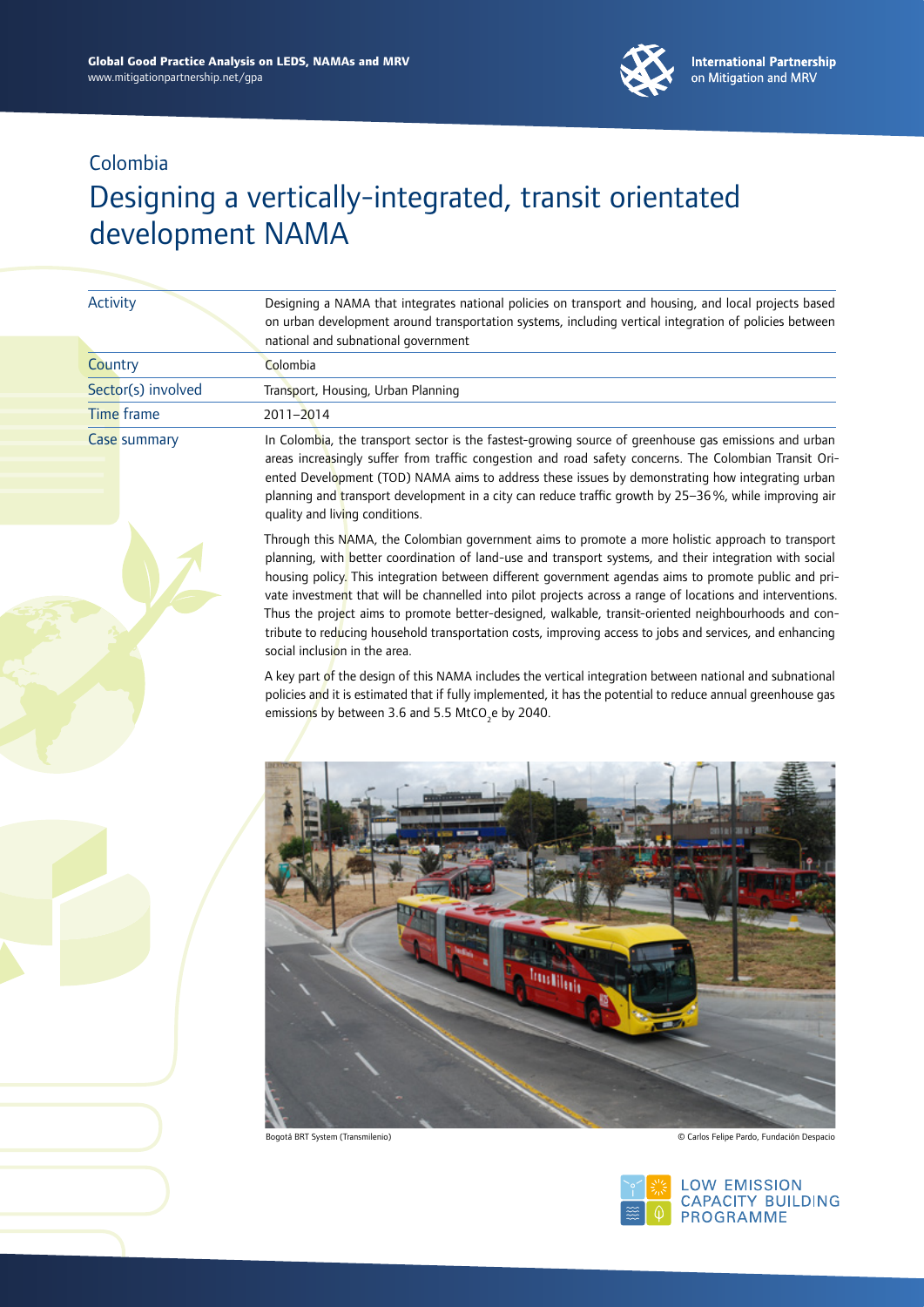### Designing a vertically-integrated, transit orientated development NAMA

#### **Background**

Colombia is globally recognised for having implemented successful massive public transport systems based on bus rapid transit (BRT). Building on the city of Bogota's effective approaches to transport planning, the Government of Colombia adopted many of its successes into National Public Transport Policy in 2002. This policy addressed many of the core issues of public transport in Colombia including: pollution; accessibility; lack of regulation for the operators; security; and lack of public space and infrastructure for non-motorized transportation. Through this national policy, eight large cities and seven midsize cities received financial and institutional capacity building incentives to implement Integrated Mass Transit Systems<sup>1</sup> (SITMs) and Strategic Public Transport Systems<sup>2</sup> (SETPs). By 2013, the Government had invested USD 3.8 billion in SITMs and USD 0.7 billion in SETPs nationally. With local government co-financing, total public investment on these systems amounted to USD 7.3 billion (Colombia, 2013).

After ten years of implementation, the National Public Transport Policy and Colombian BRT systems are facing new challenges. The growing economy has encouraged a rapid growth in motorisation rates. This, in conjunction with transit planning that has failed to consider urban development sufficiently, has had repercussions on traffic and air pollution in Colombia's major cities in the form of increased traffic congestion and greenhouse gas emissions.

At the same time, the Government of Colombia (led by the Ministry of Housing) has promoted National Affordable Housing Macro-Projects and invested USD 2.3 billion in order to provide 100,000 free houses for people living in extreme poverty (Colombia, 2013). These projects are expected to eventually provide almost 300,000 household units and represent a big opportunity for coordinated efforts between ministries in order to ensure more successful outcomes.

In 2011, under direction from the Ministry of Environment and Sustainable Development, the National Government launched the Colombian Low Carbon Development Strategy (CLCDS). This strategy states that Colombia should take advantage of international financial incentives to promote low-carbon growth and sustainable practices and prepare the economy for a "future carbon-conscious global economy". (Colombia, 2013).

The Center for Clean Air Policy (CCAP), a non-profit organization supporting many NAMA initiatives around the world, helped the National Government of Colombia to identify the conjunction between transport and urban planning as an opportunity to implement the CLCDS and obtain financial support to develop new smart infrastructure projects for Colombian sustainable cities through a process of Transport Oriented Development (TOD) planning. (Colombia, 2013). Some important details needed to be considered in order to develop this initiative: for example, urban planning is the responsibility of local governments and it is not possible for the National Government to impose specific criteria for city design, so to be successful, TOD requires effective collaboration between national and local government, and the commitment of private project developers investing in a TOD approach.

Connecting these key actors within the existing policy framework, supported with international sponsorship and technical guidance, provided the basis for the design of a TOD NAMA, which in 2013, was selected for financial support by the newly formed UK-German funded NAMA Facility.

Activities

» Facilitating inter-institutional dialogue: Effective TOD requires horizontal integration of efforts between institutions responsible for housing, public-spaces and transport. Achieving this requires effective inter-institutional dialogue, which the Ministry of Environment and Sustainable Development, the Center for Clean Air Policy and Findeter worked to facilitate (see "Cooperation with" and "Finance"

- 1 Transportation Systems based on BRTs. Some of this BRTs were MDL projects and received financial support through CERs
- 2 Transportation Systems based on the development of better transport planning on intermediate cities.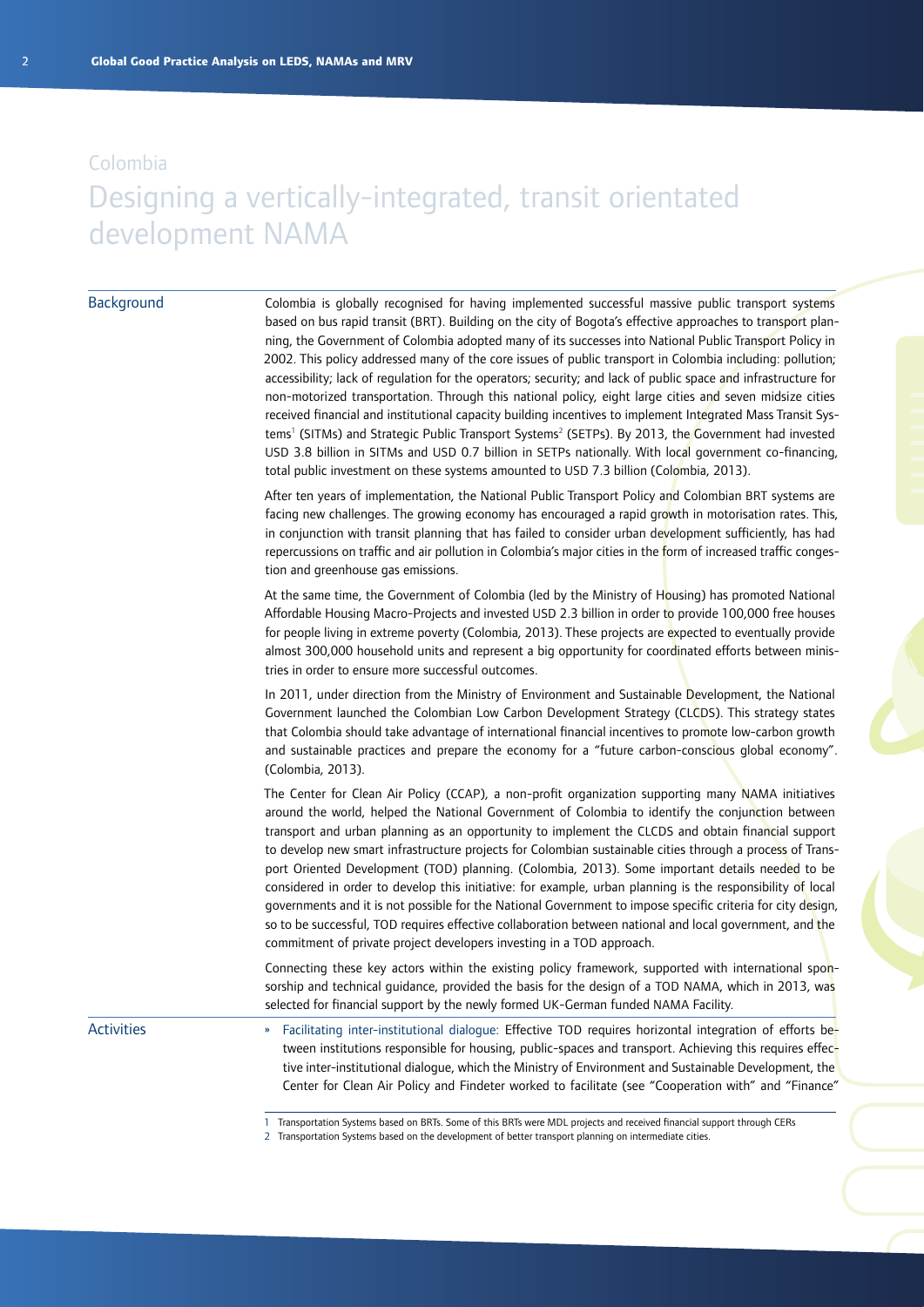# Designing a vertically-integrated, transit orientated development NAMA

sections for further information about Findeter). Activities included: taking the first steps to build an inter-disciplinary technical and high-level team to support the process, identifying key actors in ministries (Transport, Housing, and Environment) and institutions (National Planning Department, Findeter and CCAP); providing training in low emission development to specialised professionals from the ministries; hosting a study tour to a TOD project in Washington for high-level Colombian officers; and showing the ministries how a well-articulated development of their policies could have important benefits in the sustainability of the projects and receive financial aid from a NAMA (Figure 1). Through these initiatives, the team achieved the commitment of relevant ministries to pursue a more coordinated approach under the existing policy framework.

- » Vertical integration efforts: Local mayors are responsible for final investment decisions in their cities. To identify projects that were interesting and relevant for these cities, local authorities were involved in the design of TOD projects through two main activities: (1) visiting local authorities in their cities, and (2) participating in a study tour to Washington D.C. to view relevant examples of TOD projects in the US. The tour promoted dialogue between participants (who included: planners, bankers, national and local government representatives) while identifying relevant options for proposal in the TOD NAMA. As a result of the tour, the group also worked together to bring other national and sub-national counterparts on-board with their proposals.
- » Public-Private Partnership: In 2012, the National Planning Department (DNP) promoted new legislation supporting Public-Private Partnership (PPP) that established a framework for private investment in public infrastructure and related services (Departamento Nacional de Planeación, 2014). The TOD NAMA aimed to build on this new legislation by providing additional incentives to develop vibrant transit-orientated neighbourhoods that increase returns for real estate investors (CCAP, 2013).

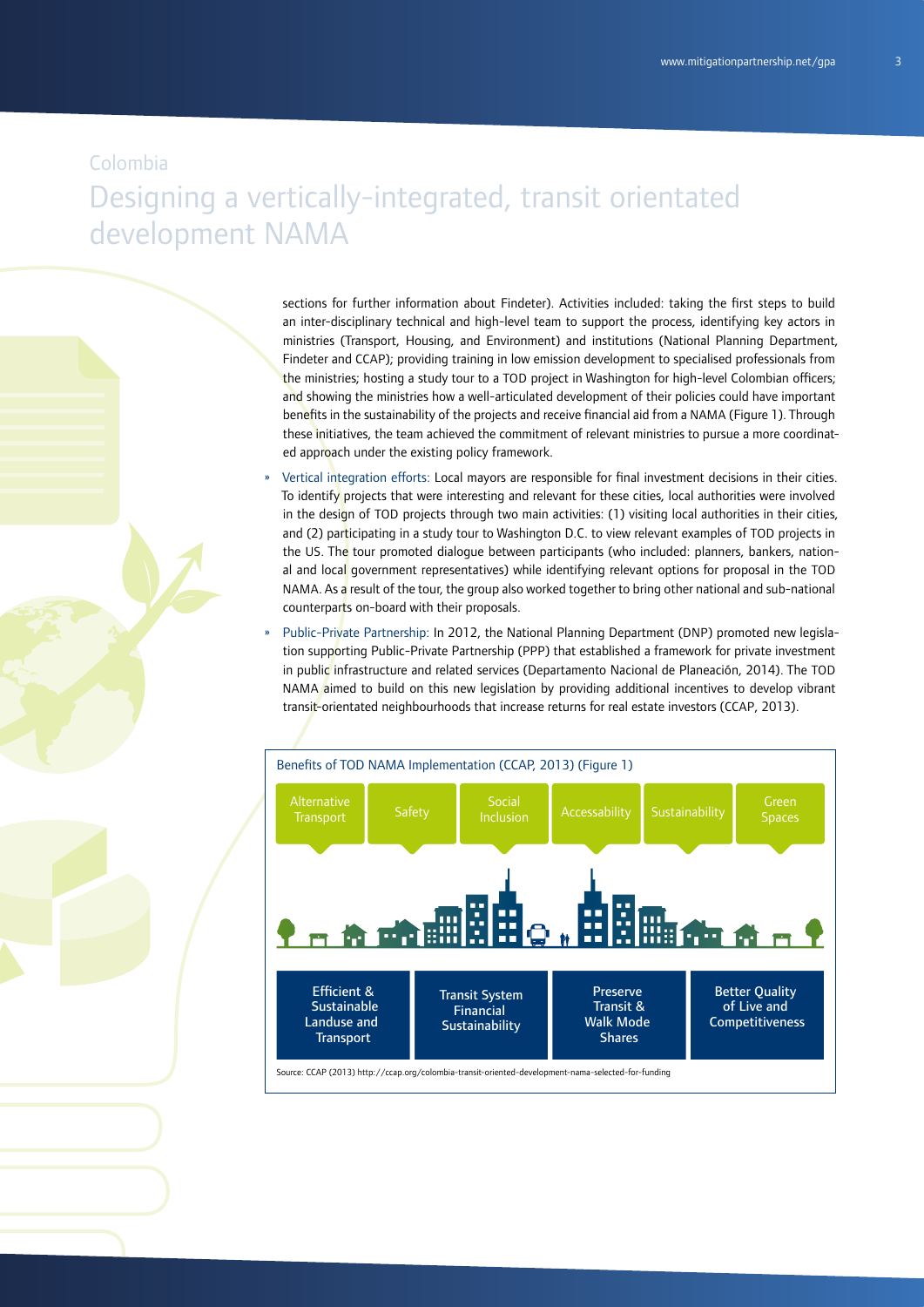### Designing a vertically-integrated, transit orientated development NAMA

» Creation of the Center for the Promotion of Transit-Oriented Development (CIUDAT): At the core of the NAMA design is an independent Center for the Promotion of Transit-Oriented Development (CIU-DAT), financed by the NAMA Facility and managed by Findeter, which is expected to provide technical and financial assistance on TOD implementation based on locally articulated needs. The Center is also expected to serve as a policy advisor, integrating national policies to promote TOD and advance national policy goals on urban transportation, housing, environment, economic development and social equity (Colombia, 2013). Experts in TOD design, evaluation, finance and public-private agreements will staff the CIUDAT, supported by technical consultants and guided by an independent technical secretariat.

#### Institutions involved

Ministry of Environment and Sustainable Development; Ministry of Transport; Ministry of Housing, Cities and Territory; National Planning Department; Local Authorities. (See Figure 2 for full description).



TOD NAMA Institutional Structure and Functions (Colombia, 2013)

Findeter, a public, industrial and commercial enterprise of the State that acts as a second-tier bank to finance infrastructure projects, aimed at promoting regional and urban development for the common good, by granting loans to both public and private entities. The NAMA was developed in cooperation with the Center for Clean Air Policy (CCAP) with support from BMUB's International Climate Initiative (IKI). The NAMA Facility, jointly established by the German Federal Ministry for the Environment, Nature Conservation, Building and Nuclear Safety (BMUB) and the Department of Energy and Climate Change (DECC) of the United Kingdom, has approved support of USD 20 million for technical and financial aid through the development of CIUDAT under the management of Findeter. CIUDAT is also projected to develop and execute a financial and sustainability plan to identify funding sources beyond this NAMA Cooperation with Finance

> own resources, including: » National Public Transport Policy: Since 2002, USD 7.3 billion has been invested in this policy. Funds originate from the national budget and multilateral bank (IADB, CAF and the World Bank).

> support. Nevertheless, the Colombia TOD NAMA is supported by a solid policy framework that has its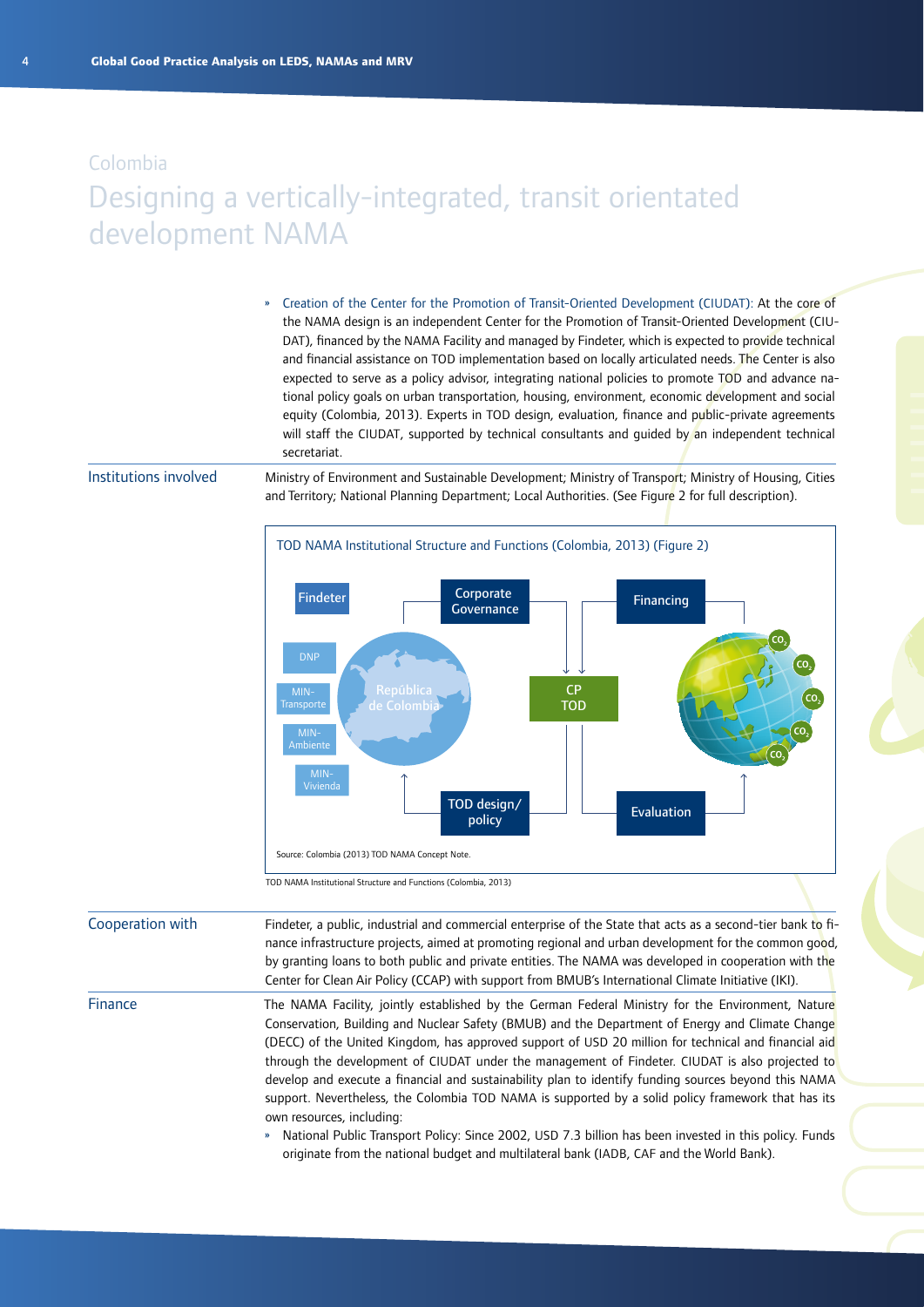Colombia

# Designing a vertically-integrated, transit orientated development NAMA

|                         | National Affordable Housing macro-projects and free houses programs: Led by the Ministry of Hous-<br>ing, national government has invested USD 2.3 billion with an additional USD 2-3 billion projected for<br>social housing (Colombia, 2013).<br>Sustainable and Competitive Cities Program: Led by Findeter it has USD 500 million for investment in<br>a pipeline of ready to-go projects (Colombia, 2013).<br>Other financial sources include USD 500 million for the Cali Green Corridor (TOD project), an anticipat-<br>»<br>ed USD 40 million from CTF for pedestrian and cycling infrastructure and more than USD 2.5 billion for<br>the Bogotá Metro (Colombia, 2013). |
|-------------------------|----------------------------------------------------------------------------------------------------------------------------------------------------------------------------------------------------------------------------------------------------------------------------------------------------------------------------------------------------------------------------------------------------------------------------------------------------------------------------------------------------------------------------------------------------------------------------------------------------------------------------------------------------------------------------------|
| Impact of activities    | Improved understanding of TOD and its potential as a LEDS: Developed by key actors from ministries<br>of Transport and Housing through specialised knowledge that was promoted by CCAP in the form of<br>training, conferences and site visits.                                                                                                                                                                                                                                                                                                                                                                                                                                  |
|                         | Identification of local projects with TOD potential in major cities: Through visiting local authorities and<br>listening to them suggest catalytic projects that could be supported by the NAMA and which already<br>have the commitment of local authorities. This was important in order to ensure the participation of<br>local authorities.                                                                                                                                                                                                                                                                                                                                  |
|                         | Involvement of key actors from private planners, local and national authorities: By showing the bene-<br>fits of TOD and identifying potential TOD projects, these actors were encouraged to participate in the<br>design of a TOD NAMA.                                                                                                                                                                                                                                                                                                                                                                                                                                         |
|                         | Inspiring further action: As a pioneer NAMA in Colombia it serves as a successful case of low emission<br>development that is expected to motivate other sectors and signal that LEDS and NAMA have real pos-<br>sibilities for implementation, for international support and to contribute to the country's development.<br>It also offers lessons on associated institutional, legal and financial challenges.                                                                                                                                                                                                                                                                 |
| Why is it good practice | Aims to achieve significant GHG impact: Reducing annual GHG emissions by 3.6-5.5 MtCO <sub>2</sub> by 2040<br>$\mathbf{v}$<br>through reducing the use of private vehicles and promoting the use of public transportation systems.                                                                                                                                                                                                                                                                                                                                                                                                                                               |
|                         | Contributes to sustainable development through TOD neighbourhoods which will be better-designed,<br>walkable and will contribute to reduced household transportation costs, improved access to jobs and<br>services, and enhanced social inclusion in the area.                                                                                                                                                                                                                                                                                                                                                                                                                  |
|                         | The NAMA has a broad scope and was developed based on local experiences that could be replicated<br>»<br>throughout the national territory in accordance with National Policies. It also includes a diverse set<br>of interventions on transportation, housing and public space which have emission reduction potential<br>that represent environmental and economic benefits. Thus, this TOD NAMA fits into the Colombian<br>Low Carbon Development Strategy (CLCDS) which acts as a National Policy Framework for NAMAs.                                                                                                                                                       |
|                         | It has a high level of political ownership: represented in a well-defined budget for each of the individu-<br>al policies that support the TOD NAMA (National Public Transport Policy, National Affordable Housing<br>Macro-Projects and Sustainable and Competitive Cities Program).                                                                                                                                                                                                                                                                                                                                                                                            |
|                         | The Concept Note of the TOD NAMA proposal includes a simple sketch for an MRV framework, and a<br>$\boldsymbol{\mathcal{V}}$<br>well-defined strategy for MRV is being developed at the current appraisal stage.                                                                                                                                                                                                                                                                                                                                                                                                                                                                 |
|                         | Investment in urban development requires joined effort from public and private actors and the NAMA<br>$\boldsymbol{\mathcal{Y}}$<br>aims to stimulate private investment through Public Private Partnerships (PPP).                                                                                                                                                                                                                                                                                                                                                                                                                                                              |
|                         |                                                                                                                                                                                                                                                                                                                                                                                                                                                                                                                                                                                                                                                                                  |
|                         |                                                                                                                                                                                                                                                                                                                                                                                                                                                                                                                                                                                                                                                                                  |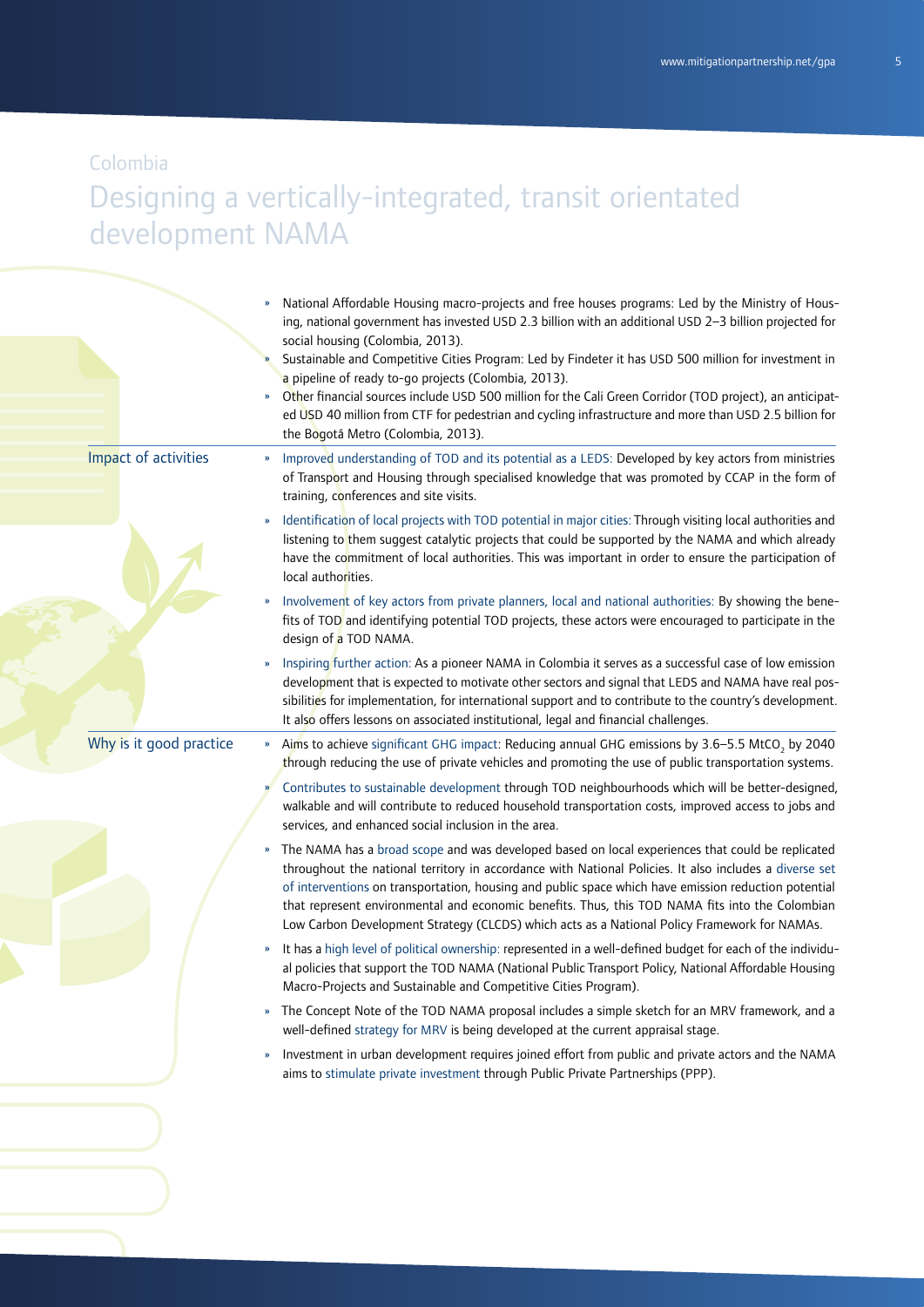### Designing a vertically-integrated, transit orientated development NAMA

» This NAMA resulted from a participatory process involving key stakeholders, including Ministries, local authorities and private investors. These key actors were included during the formulation of the NAMA and it is expected that they will participate in the implementation stages. The NAMA has been designed over existent national public policies on transport and housing, aiming to ensure sustainability of the actions over time.

Success factors

- » Urban development has strong political support: Colombia has a well-defined policy framework for urban development together with projects (and national budget to support them) covering transportation and housing in both large (over one million in-habitants) and medium sized (300,000–600,000 inhabitants) cities. Political support has built capacity in national and local government for effective urban development which was a key foundation for TOD (Kooshian, 2012).
- » TOD is well understood in Colombia: Colombia is globally recognized for implementing successful massive public transport approaches based on bus rapid transport (BRT). The TOD NAMA takes advantage of this experience, focusing urban development around transit stations to provide a solution to the new challenges faced by Colombian cities (growing air pollution and lack of demand for public transport) and creating an urban development model that encourages the use of more efficient transportation systems well-integrated with housing planning (Colombia, 2013).
- » Existing projects had the potential for TOD: Part of the success of the vertical integration depends on the commitment from local authorities with support from national policies. For this NAMA, extensive work with local authorities was undertaken to identify which locally designed projects could have potential for TOD. As a result, projects from Cali, Medellín, Manizales and Barranquilla were identified.
- » Existing vertical institutional framework for transit projects: Colombia's experience with BRT systems implementation has created a framework for vertical integration where national institutions establish national policies and local authorities follow-up and monitor compliance of those policies (Kooshian, 2012). These local authorities define, deliver and manage their transport and transit agendas in observance of national policies and sign a co-financing agreement. This model serves as an effective foundation for vertical institutional to implement the TOD NAMA (Kooshian, 2012).
- » Enabling effective communication and facilitating bottom-up approaches: The design process allowed a confidence and equality between local and national institutions which helped overcome typical challenges to effective local and national government collaboration. By offering technical support and showing financial benefits, local authorities understood the importance of including TOD concepts into their projects, not as a result of a National Government directive, but because it could improve their results (GIZ, 2013).
- Engagement of the private sector: Private real estate developers have used land around main transit stations to develop commercial and residential projects and it was consequently easier to involve them in the TOD NAMA (Kooshian, 2012).
- » Development of a national framework: The development of the national framework for low emission development (CLCDS) and Colombia's active role internationally and in UNFCCC negotiations are significant factors for the NAMA to have been formulated and successfully received by the NAMA Finance Facility.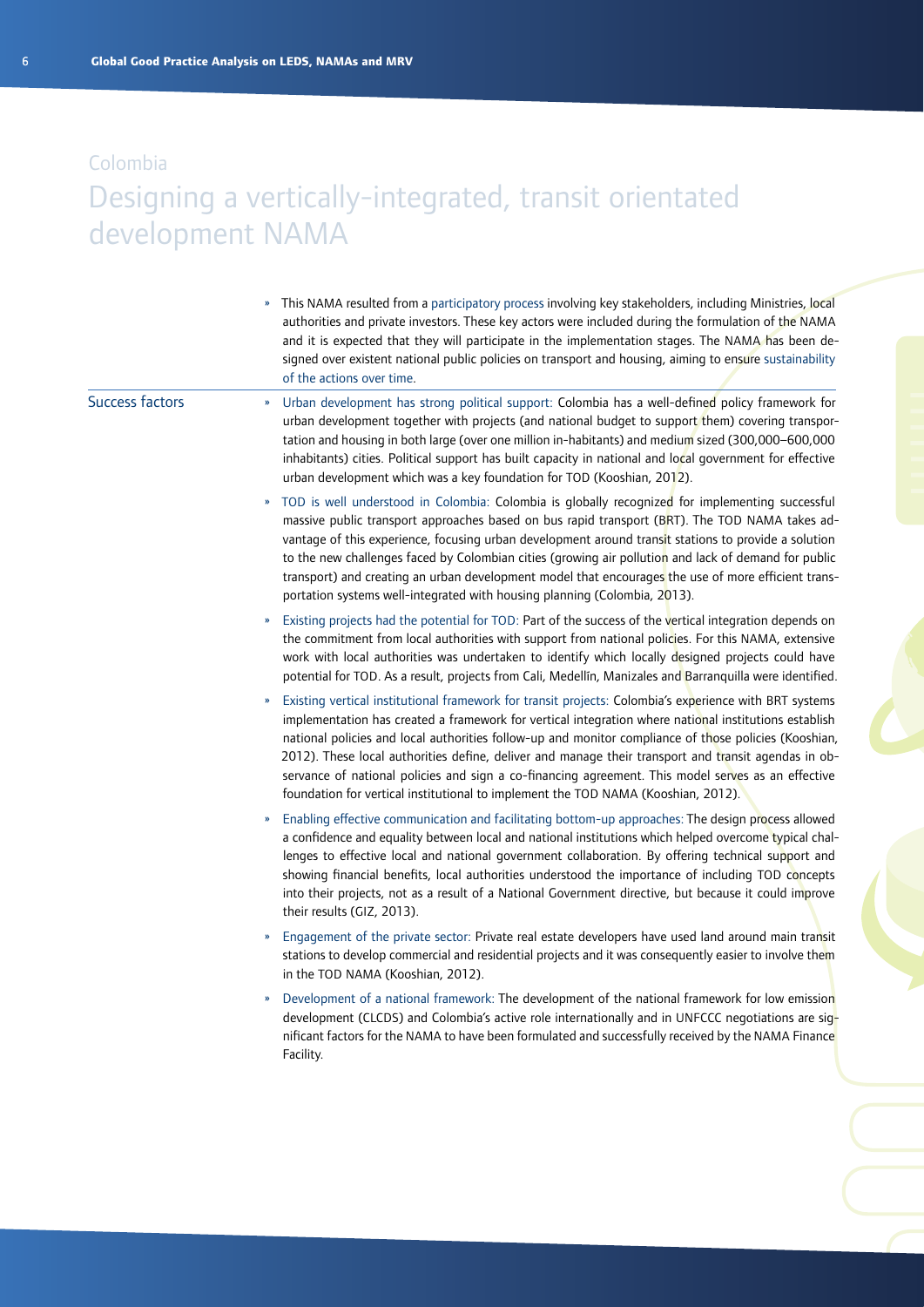# Designing a vertically-integrated, transit orientated development NAMA

| Overcoming barriers/<br>challenges | What were the main barriers/challenges to delivery?<br>How were these barriers/challenges overcome?                                                                                                                                                                                                                                                                                                                                                                                                                                                          |
|------------------------------------|--------------------------------------------------------------------------------------------------------------------------------------------------------------------------------------------------------------------------------------------------------------------------------------------------------------------------------------------------------------------------------------------------------------------------------------------------------------------------------------------------------------------------------------------------------------|
| Information<br>Institutional       | There was a lack of information about what TOD is and how it could be useful for urban development in<br>Colombia.<br>CCAP made important efforts to help Colombia's local and national technical staff to better understand<br>TOD. They circulated key information about TOD, spoke to technical experts in Colombia, visited local<br>authorities, invited ministerial staff to international meetings and coordinated a study tour for high level<br>officials in Washington. All these activities helped develop skills and knowledge relevant for TOD. |
|                                    | Lack of information for MRV.<br>A simple, sketch-level GHG emissions reduction estimate was developed as part of the initial scoping for<br>the NAMA (Kooshian, 2012). Based on a literature review, it was estimated that GHG emissions could<br>potentially be reduced by 20-40% through diminishing the use of private vehicles (Colombia, 2013).<br>Implementation of detailed analysis and monitoring is planned for the implementation stages of the<br>NAMA (Kooshian, 2012).                                                                         |
|                                    | Lack of integrated relationships between ministries required for delivering TOD NAMA.<br>In order to encourage a better integrated relationship between ministries involved in the TOD NAMA<br>(Transportation and Housing), the Ministry of Environment and Sustainable Development undertook<br>many conversations with key parties in both ministries and helped to identify how working together would<br>solve many of the common challenges they face and add value to their projects.                                                                 |
|                                    | Lack of integration between local and national government.<br>By a closer conversation with local authorities that included technical visits to the cities, a study tour to<br>Washington and promoting effective communication between local and national authorities, the potential<br>of TOD was recognised by both local and national authorities. This allowed the identification of some local<br>projects where national policies related to TOD could be applied.                                                                                    |
| Lessons learned                    | Build a common understanding between local and national authorities: Both are looking for the best<br>way to develop, so it is necessary to identify what is important for both parts through effective com-<br>munication in an environment of confidence and equality, which promotes bottom-up approaches.                                                                                                                                                                                                                                                |
|                                    | Empower local authorities to ensure their commitment to implementing national policies: Many local<br>»<br>authorities perceive national policies to be largely imposed on them, which impacts the effectiveness<br>of policy implementation. However, when local authorities are able to see how their own projects<br>would be supported through implementing national policies, it is easier for them to commit.                                                                                                                                          |
|                                    | Involving the right people and institutions: Institutions are made up of people, so in order to ensure<br>$\boldsymbol{\mathcal{V}}$<br>the involvement of institutions it is necessary to invest time "finding the champions" and then invest<br>even more time securing their participation. According to CCAP (Kooshian and Winkelman, 2014),<br>they invested a lot of time finding key people for the TOD NAMA in local and national authorities<br>(technical experts and decision makers) and finding time to successfully proceed with the project.  |
|                                    | Effectively engage national ministries: By identifying which of their own projects could be boosted<br>$\boldsymbol{\mathcal{V}}$<br>by including low emission strategies and receiving financial support and visibility through engaging<br>in NAMAs.                                                                                                                                                                                                                                                                                                       |
|                                    |                                                                                                                                                                                                                                                                                                                                                                                                                                                                                                                                                              |
|                                    |                                                                                                                                                                                                                                                                                                                                                                                                                                                                                                                                                              |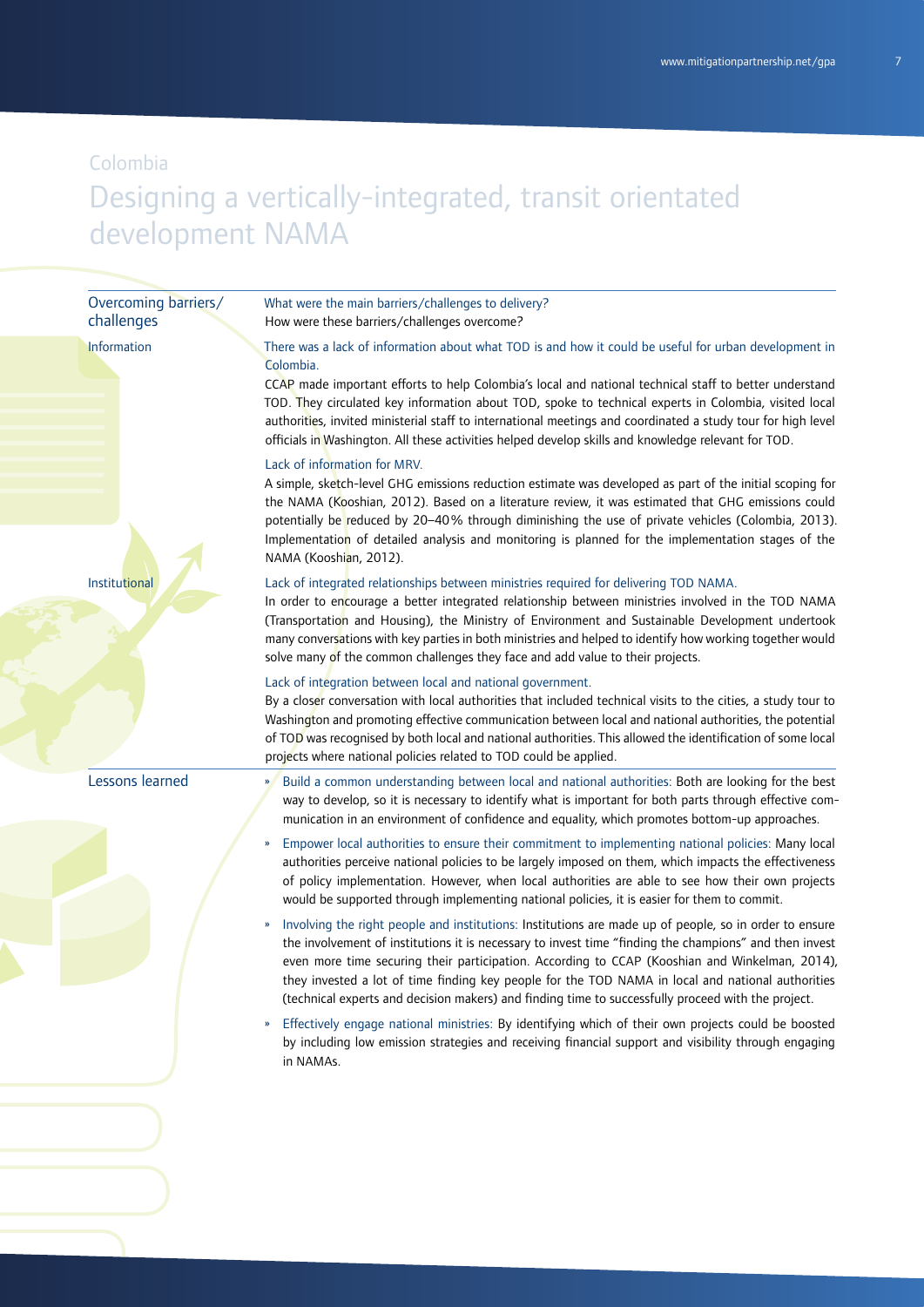## Designing a vertically-integrated, transit orientated development NAMA

|                                   | Integrate NAMA into a well-structured existing policy: The TOD NAMA is based on Colombia's National<br>Transport Policy which provided an effective foundation for the TOD approach.                                                                                                                                                                                                                                                                                                                                                                                             |
|-----------------------------------|----------------------------------------------------------------------------------------------------------------------------------------------------------------------------------------------------------------------------------------------------------------------------------------------------------------------------------------------------------------------------------------------------------------------------------------------------------------------------------------------------------------------------------------------------------------------------------|
|                                   | Ensure a well-defined institutional framework for NAMA implementation: Defining a work schedule,<br>$\boldsymbol{\mathcal{Y}}$<br>responsibilities and a coordination mechanism.                                                                                                                                                                                                                                                                                                                                                                                                 |
|                                   | Secure technical and financial support: Despite the capacity and interest from National Government<br>$\boldsymbol{\mathcal{V}}$<br>for the development of a Transport NAMA, Technical and Financial International Support was decisive<br>for the initiative's success.                                                                                                                                                                                                                                                                                                         |
| How to replicate<br>this practice | Identify what kinds of projects are important to both, national and local governments: To ensure<br>broad engagement and avoid the imposition of policies from a single ministry (e.g. the Ministry of<br>Environment).                                                                                                                                                                                                                                                                                                                                                          |
|                                   | Facilitate close dialogue with key ministries: In order to identify their priorities and then procure an<br>$\boldsymbol{\mathcal{Y}}$<br>understanding of how their projects/policies could be boosted by including low emission criteria.                                                                                                                                                                                                                                                                                                                                      |
|                                   | Engage local authorities: To identify how their work can align with national priorities.<br>»                                                                                                                                                                                                                                                                                                                                                                                                                                                                                    |
|                                   | Develop technical understanding: By providing information about the benefits of involvement in<br>NAMA implementation to current work.                                                                                                                                                                                                                                                                                                                                                                                                                                           |
|                                   | Continuously review relevant policies: Such as transport and housing policies and regulatory aspects<br>$\boldsymbol{\mathcal{Y}}$<br>which may impact on NAMA development and implementation.                                                                                                                                                                                                                                                                                                                                                                                   |
| Contact for enquiries             | José Manuel Sandoval, Coordinator, Colombian Low Carbon Development Strategy (CLCDS),<br>Ministry of Environment and Sustainable Development, josemanusandoval@qmail.com -<br>jsandoval@minambiente.gov.co<br>Nathaly Torregoza, Transportation Advisor at Ministry of Environment and Sustainable Development,<br>$\boldsymbol{\mathcal{Y}}$<br>Climate Change Division, ntorregoza@minambiente.gov.co                                                                                                                                                                          |
| Website(s)                        | Colombian Low Carbon Development Strategy: www.minambiente.gov.co/contenido/contenido.<br>$\boldsymbol{\mathcal{Y}}$<br>aspx?catID=1366&conID=8884<br>Center for Clean Air Policy (CCAP) Colombia TOD NAMA: ccap.org/programs/transit-oriented-<br>development-nama-in-colombia                                                                                                                                                                                                                                                                                                  |
| Case study author(s)              | Juan José Castillo Lugo (Universidad de Bogotá Jorge Tadeo Lozano)                                                                                                                                                                                                                                                                                                                                                                                                                                                                                                               |
|                                   | Edited by: Nicholas Harrison (Ecofys)                                                                                                                                                                                                                                                                                                                                                                                                                                                                                                                                            |
|                                   | Editorial support: Ana María Majano and María José Gutiérrez (INCAE); Frauke Röser, Thomas Day,<br>Daniel Lafond, Niklas Höhne and Katja Eisbrenner (Ecofys).                                                                                                                                                                                                                                                                                                                                                                                                                    |
|                                   | Coordination by: Ecofys www.ecofys.com and CLACDS, INCAE Business School                                                                                                                                                                                                                                                                                                                                                                                                                                                                                                         |
| Case study contributor(s)         | » Claudia Díaz, Colombian Low Carbon Development Strategy expert on Ministry of Transport<br>» Juan Manuel Guzmán, Metrocali Planning Office Advisor<br>Steve Winkelman and Chuck Kooshian, CCAP Staff                                                                                                                                                                                                                                                                                                                                                                           |
| References                        | CCAP, 2013. Center for Clean Air Policy. [Online] Available at: ccap.org/colombia-transit-oriented-<br>$\boldsymbol{\mathcal{V}}$<br>development-nama-gains-high-level-support/ [Last accessed: 01 02 2014].<br>CCAP, 2013. COLOMBIA TRANSIT ORIENTED DEVELOPMENT NAMA SELECTED FOR FUNDING.<br>$\boldsymbol{\mathcal{V}}$<br>[Online] Available at: ccap.org/colombia-transit-oriented-development-nama-selected-for-funding/<br>[Last accessed: 09 02 2014].<br>CCAP, 2013. Colombia Transit-Oriented Development (TOD) NAMA Proposal, s.l.: s.n<br>$\boldsymbol{\mathcal{Y}}$ |